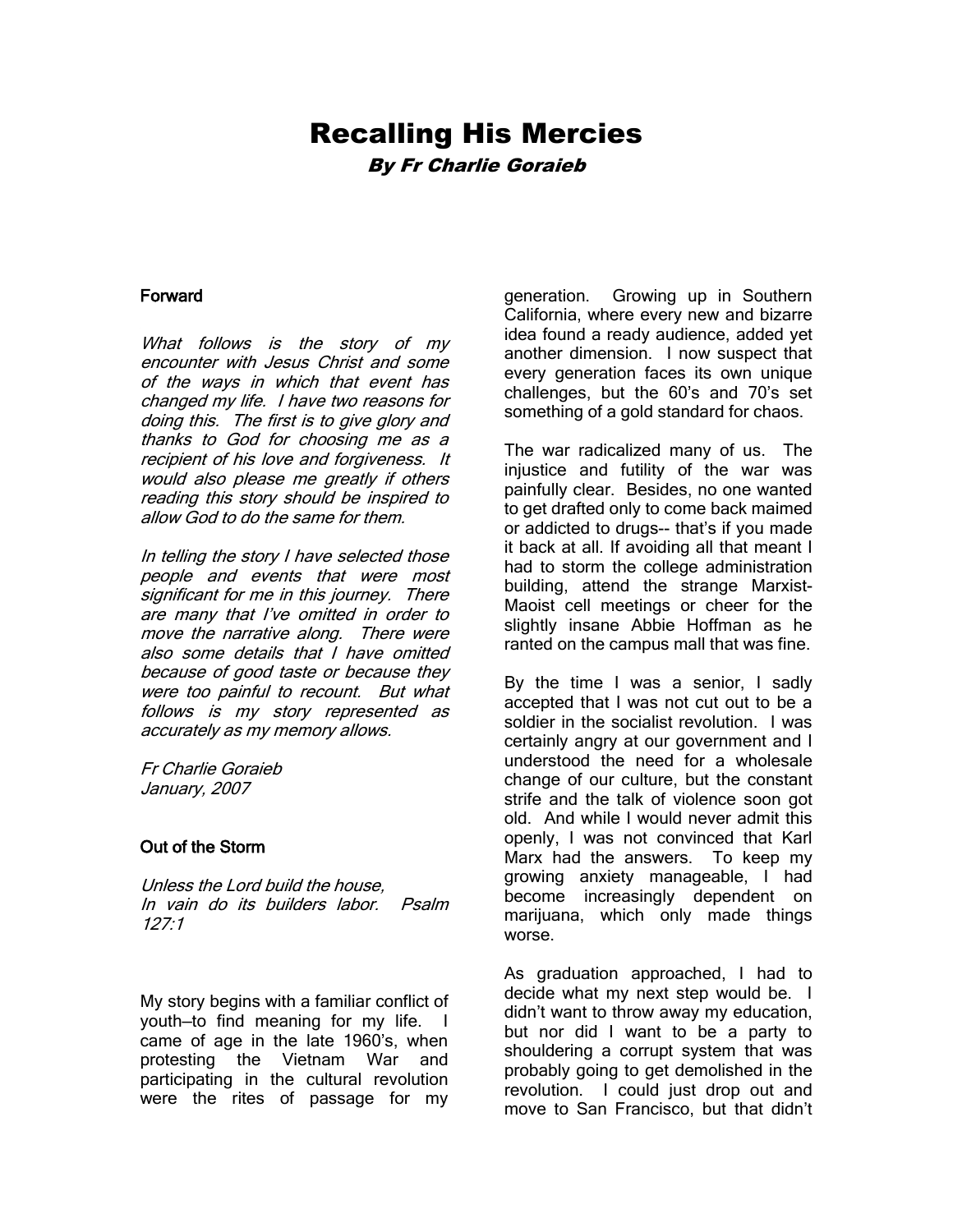seem right either. The movie The Graduate (Dustin Hoffman, 1967) pretty much summed up the dilemma that many of us faced.

One ray of hope came from reading Henry David Thoreau's *Walden*, which painted the portrait of a serene, idyllic life of peaceful solitude. That seemed to hold the most promise. With my diploma carefully tucked away (no need to flaunt bourgeoisie values) I left LA for the mellow, college town of Santa Cruz, located on the coast about 100 miles South of San Francisco, where I hoped to find my Walden.

There are some things that can only be learned by life experiences. For instance, beautiful surroundings don't necessarily translate to inner peace. I did manage to find my way into a commune populated by other cultural runaways and lived among them in a tee-pee. From afar it seemed as if I had found the Rosetta stone—living amidst the majestic redwood trees and abiding by the dictates of The Whole Earth Catalogue, the hippie's bible. I had become a vegetarian, learned to sing to the moon inebriated on cheap wine, and fashioned myself to be an *avant garde*, cultural front-runner. I had sunk deeper into the drug culture, got my heart broken, and returned the favor to a few others. And I was still miserable.

My parents were both reasonably good Catholics, and provided us with a Catholic education. If I learned one thing from the nuns, it was to believe that there was order to universe. I repeatedly questioned myself as to why was I working so furiously to dismantle that order. At some point I resolved to find a new formula for living my life. I had a lot questions: just what were the principles of a harmonious life? Did it somehow include God? Was he even interested in the course of my life? The only way to answer these questions was to strike out on the journey.

## The Journey

As the deer pants for steams of water. so my soul pants for you, my God. Psalm 42:1

The idea of leaving one's home to pursue the prize—however one defined it--has always captured the imagination of people young and old. It is the story line for many literary classics such as The Odyssey, Don Quixote, Gulliver's Travels, The Chronicles of Narnia, The Lord of the Rings and many others. It is also the impetus for religious pilgrimages, promoted by all of the major religions. Believers set out for designated holy sites, hoping to come into closer proximity with the great Mystery.

In the 1960's and 70's, we dispensed with spiritual language and just called it "hitting the road". Everyone had their own reasons for truckin', but when you boiled it down, we all were searching for something deeper. Now inspired by another literary figure, Siddhartha (Herman Hesse) it was time to set my search in motion. When I left Santa Cruz in the summer of 1971 with all of my worldly possessions in a backpack, it was to find the meaning of my life.

My travels led me to more communes of getting-back-to-nature folks, musicianfamilies, dreamy-high hedonists and a whole range of the spiritually motivated. Some of these groups grew their own food and limited themselves to bartering while others conceded to deal in the government's currency. Some were tightly organized around a clear leader while others were deliberately *laissez* faire; and in a couple of groups, all of the members lived exposed. Among the Spiritual groups, some were guided by Zen or the I-Ching or the Bible along with doses of Yoga or Transcendental Meditation. All were very stimulating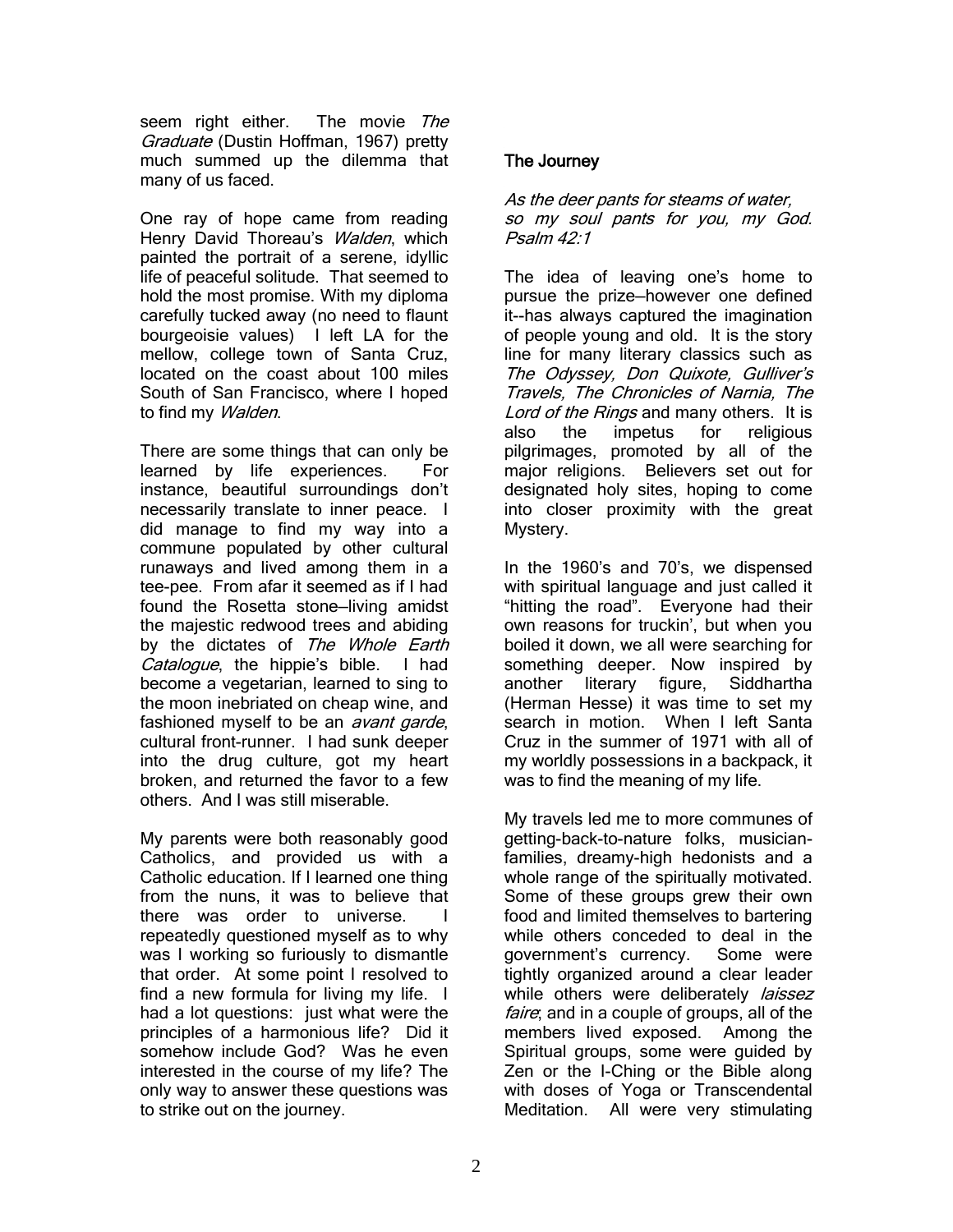and interesting, but my search was not over.

Early on in my travels I had tossed in with a group of like-minded seekers. One of the group's members had access to a house on Vashon Island, an island in the Puget Sound near Seattle, which would become our winter headquarters. Several times a week we would take the ferry to Seattle, which often included a visit to the Love Family on Queen Anne's Hill. The Love Family, while in many ways typical of the numerous communes and associations of the time, was pretty unique. It was a tightly structured, biblically-based organization that also claimed to be the authentic expression of Christianity. Members were required to wear long flowing robes with rope cinctures for belts. Attached to those cinctures were bamboo tubes that contained their baptismal certificates. The newer members received Hebrew names like Hezekiah, Jonah, and Sarah. After a period of observation and testing, one received the name of the virtue that best described that person such as Patience, Meekness, and Prudence.

The men and women lived in separate quarters and were expected to be chaste and drug free, which was actually a help for those who had lost control of their lives. The only exception to this rule was for the leader of the group, Love Israel (hence the name, the Love Family). Because he declared himself to be sufficiently spiritually enlightened, he and his companion, Chastity, were able to enjoy the benefits of marital union. As if this cozy arrangement wasn't enough to get my antenna up, they required the men to sit to urinate (I never got a good explanation for this rule) and they used LSD as their "sacrament" of worship. Perhaps most troubling to me was "Love's" authoritarian style of leadership; his word was law. None of the members complained about it, but it still bothered me.

Despite these contradictions, I found something about Love very attractive. He was a charismatic figure and a persuasive talker who seemed completely convinced about Jesus and the Bible. During one of my conversations with Love, which usually ended up being debates on the merits of Christianity, he looked intently at me and challenged me to read the New Testament. He said that if I were to do so, he guaranteed that I would find the peace I was looking for. Something about his challenge convinced me that I needed to give it a try. Years later I discovered that Love, aka Paul Erdman, had been a used car salesman before starting his cult, which may have accounted for his glib tongue. But no matter—God can use anyone he wants!

In the New Testament letter to the Hebrews, it says that the word of God cuts sharper than a two edged sword. I was about to discover how true those words are. Provided with a pocketsized, King James version of the New Testament, I began reading the Gospel of Matthew. It didn't take long to get drawn into the narrative. For some time now I had been reading the books of the acclaimed gurus and had listened attentively to numerous sages and would-be prophets. I even made it to the US visit of the new "messiah" (he was a 14-year old Indian lad who was chauffeured about in a limo and had an insatiable appetite for American ice cream). Except for the frauds and the madmen, most of them had at least something engaging to say, which accounted for their followings but before long their words would ring hollow. This time, with the Gospel of Matthew, something different was about to happen.

There were three related but distinct events that built on each other. First was my fascination with the astounding wisdom and the beauty of all that Jesus said. The Sermon on the Mount simply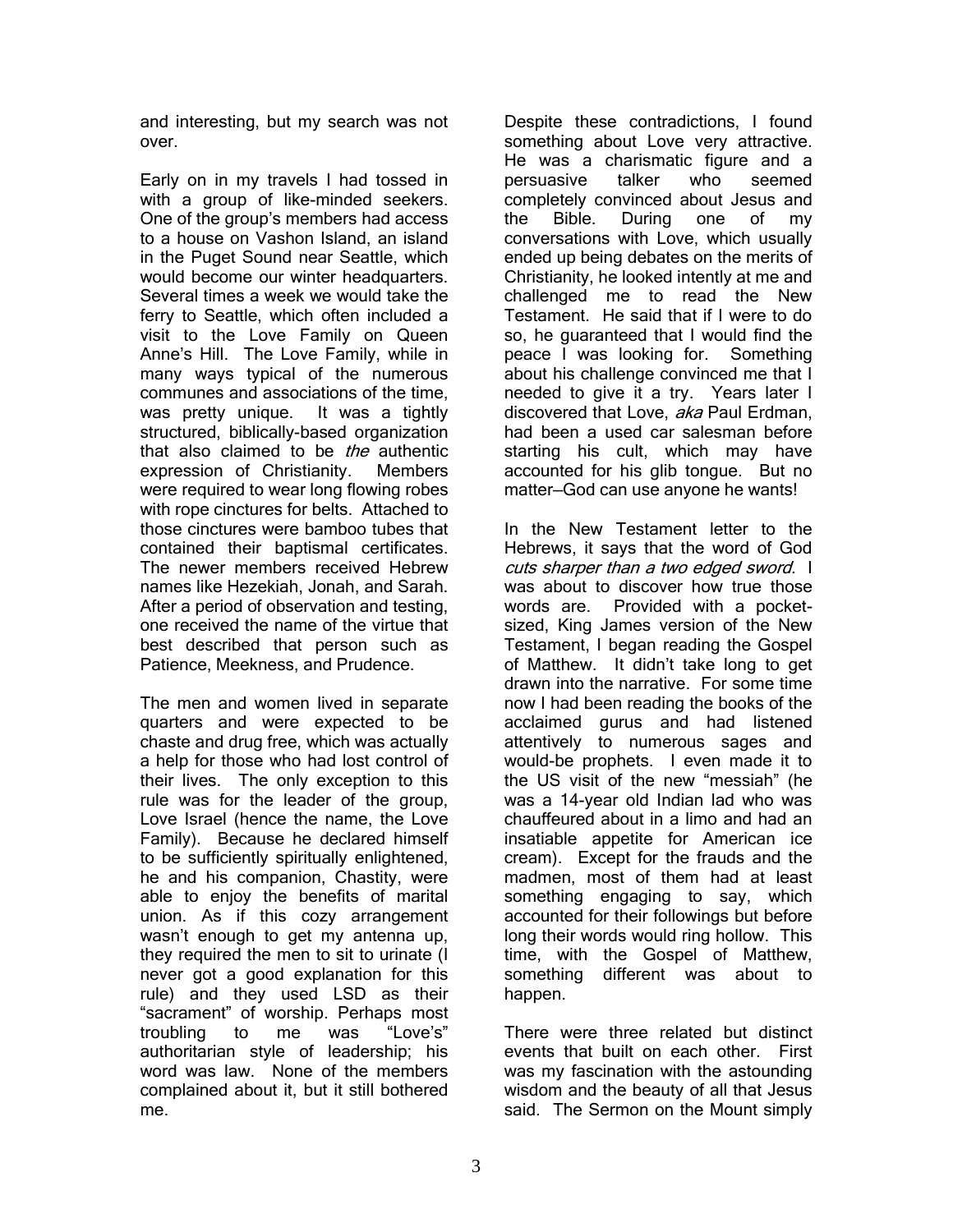stunned me. I recalled having heard it before in church but now, for the first time, I was reading this astounding discourse in context. His wisdom was amazing and irresistibly inspiring. But it wasn't just the ideas or the account of Jesus' miracles that captured me, it was Jesus *himself.* What emerged from the Gospel was an extraordinarily attractive figure whose manner and qualities were unlike anyone I had ever encountered.

One of the benefits of living as a pauper was that I had to depend on good luck and the generosity of others. Now, almost without realizing it, I started asking Jesus for help whenever I needed it. It wasn't so much a conscious decision on my part, but it just seemed to flow. More than once he made it clear that he was involved in taking care of me. An example was the evening that I was hitch hiking across town to catch the last ferry back to the island. After having little success I started to get desperate, thinking about being stranded in Seattle all night. I pulled out my New Testament and opened to Matthew chapter 6 where I read: So do not worry, saying, 'what shall we eat?' or 'What shall we drink?' …you<sup>r</sup> heavenly Father knows that you need them (6:31-32). I had not yet been convinced that God had a fatherly concern for me so how could I know if these words were true? I decided to make a deal with God. "If you really have me covered, then help me catch a ride." Obviously, my story requires that I got a ride down to the pier, which I did. But what struck me even more was when the driver looked over at me. smiled and asked if I knew how much Jesus loved me. Hmmm. I may not have been ready to fully concede, but in any case, thank you, Jesus.

To describe the third consequence of reading the Bible, I must first quote the Gospel of St. John: And this is the testimony: God has given us eternal life, and this life is in his Son. He who

has the Son has life... (5:11-12). If I had come across those words before then, they wouldn't have made sense. At best I would have seen them as lofty prose. But that would soon change.

In that culture, if you traveled and adventured with a group of people for a couple of months or more, they were your "family". My family and I had been together now for the winter months and we were all developing a case of cabin fever. Now with spring breaking, everyone was anxious to get on the road. Word reached us of a big gathering planned for any and all counter-culturalists in the Rocky Mountains. That was as good a destination as any, so we wasted no time packing up and getting on the road. The plan was to go to Eugene, Oregon, a popular meeting place for road warriors, and connect with others to caravan our way to Colorado.

Like many small college towns throughout the country, Eugene was trendy and open. It was a West Coast cross-road for seekers and drop-outs. All one had to do was walk up and down Willamette Ave and you would soon run into old friends or quickly make new ones.

We had been in Eugene only a few days when I had my epiphany. Without warning or preparation, Jesus, the Son of God, *spoke* to me. I don't say this lightly or figuratively. I actually heard the voice of God addressed to me. There were others in the room when it happened, but no one else heard him. It would have been easy to dismiss it a chemically-induced illusion (and I was a veteran of a few of those), except that about a month before I had decided to purify my body and completely abstain from all drugs and alcohol. The voice was not audible, but words were spoken to me by another. The actual words were quite simple: *I love you and am* your Lord. No great revelation here, but that is not the point. Jesus, the Son of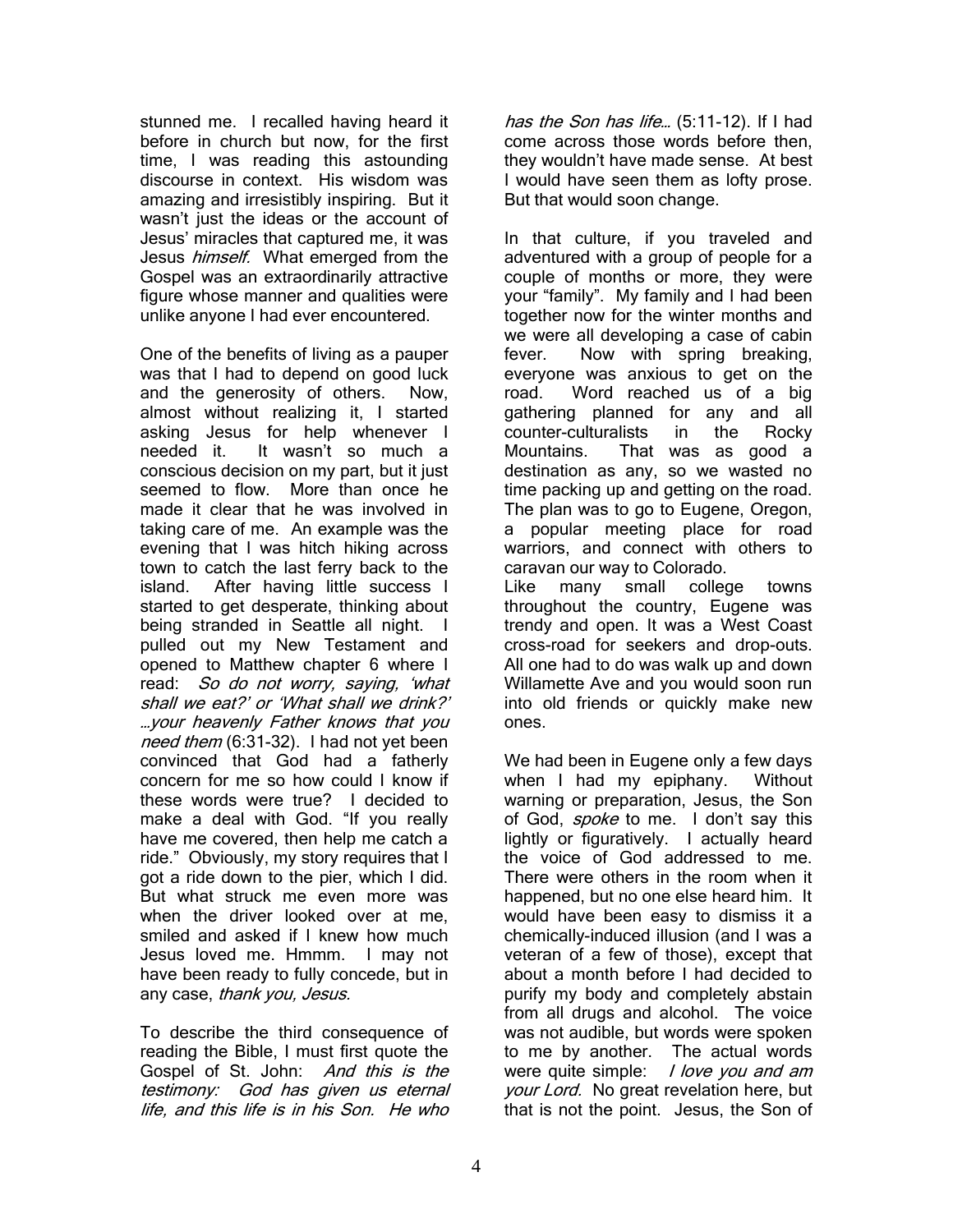God, had spoken these words to me, Charlie Goraieb, a self-willed, sinful and rebellious cast-about. For reasons that I may never understand, he chose me as one to whom he would reveal his Divine Presence.

The mystics would describe my experience as an inner locution. St. Theresa, the great mystical doctor of the Church, describes my experience to a tee: Though perfectly formed, the words are not heard with the bodily ear. Yet they are understood much more clearly than if they were so heard, and, however determined one's resistance, it is impossible to fail to hear them."

The effect of my encounter with the Lord was to lift the cloud of doubt, anger, confusion and fear that had settled over me the last few years. Instead, I was now filled with joy and purpose. Like the song says, I saw the light. Almost immediately, my companions began to notice a difference. They said that my voice had a different tone and that I looked peaceful, which can give you an idea of my previous state. They too knew that no drugs were involved. They wanted to know what had happened and if they could somehow share in it? I am sure that my response sounded silly, but all I could say was what I had heard: Jesus is the Lord,  $m\gamma$  Lord, and that he loved me.

Because we tended to categorize people based on the fad that they were currently connected to, my friends settled the issue by calling me a "Jesus freak." I didn't like that label because it seemed to say too little. It also seemed dismissive. I wanted very much for them to somehow be a part of it. I was sad that I could not share my new-found riches and joy with the people that had journeyed with me in hopes of finding just this. But the very nature of those relationships was fleeting and hung together by the thinnest of threads and once that thread was broken, there was

little to do but move on. As we parted, I prayed that they too would meet the Lord.

### The Old Man or the New?

Where sin increased, grace overflowed all the more. Romans 5:20

Fast forward to 1975, three years after the epiphany. After traveling back and forth across the country I had settled down in the small town of Independence, Oregon. Named after the hardy immigrant group that walked to Oregon from Independence, Missouri, it was largely supported by the surrounding hop farms and the plywood mill. My goal was to build a lifestyle that combined the best of the hippiecountercultural world with Christianity as I understood it. By this time I had read the bible through more than once and was resolved to follow the Lord. I had gained some carpenter's skills and was holding my own as a contributing adult. That is not to say, however, that I had joined the establishment. My hair and my beard were still long, and I was not above the occasional use of marijuana.

The biggest contradiction of my life was the relationship I had begun with a young woman that I had met during one of my return visits to Santa Cruz. She wanted very much to change her chaotic lifestyle, so my commitment to Christ was to her like a lighthouse to a ship lost at sea. She was attractive and freespirited, someone who seemed like a good companion for my mission (whatever that might be). So without a lot of forethought or planning, we began traveling together. The whole arrangement was really quite farcical. Because my intention was to "save" this woman, I could justify taking her as my common-law wife. And because we were both committed to each other, the relationship seemed to pass biblical standards--more or less. Really, the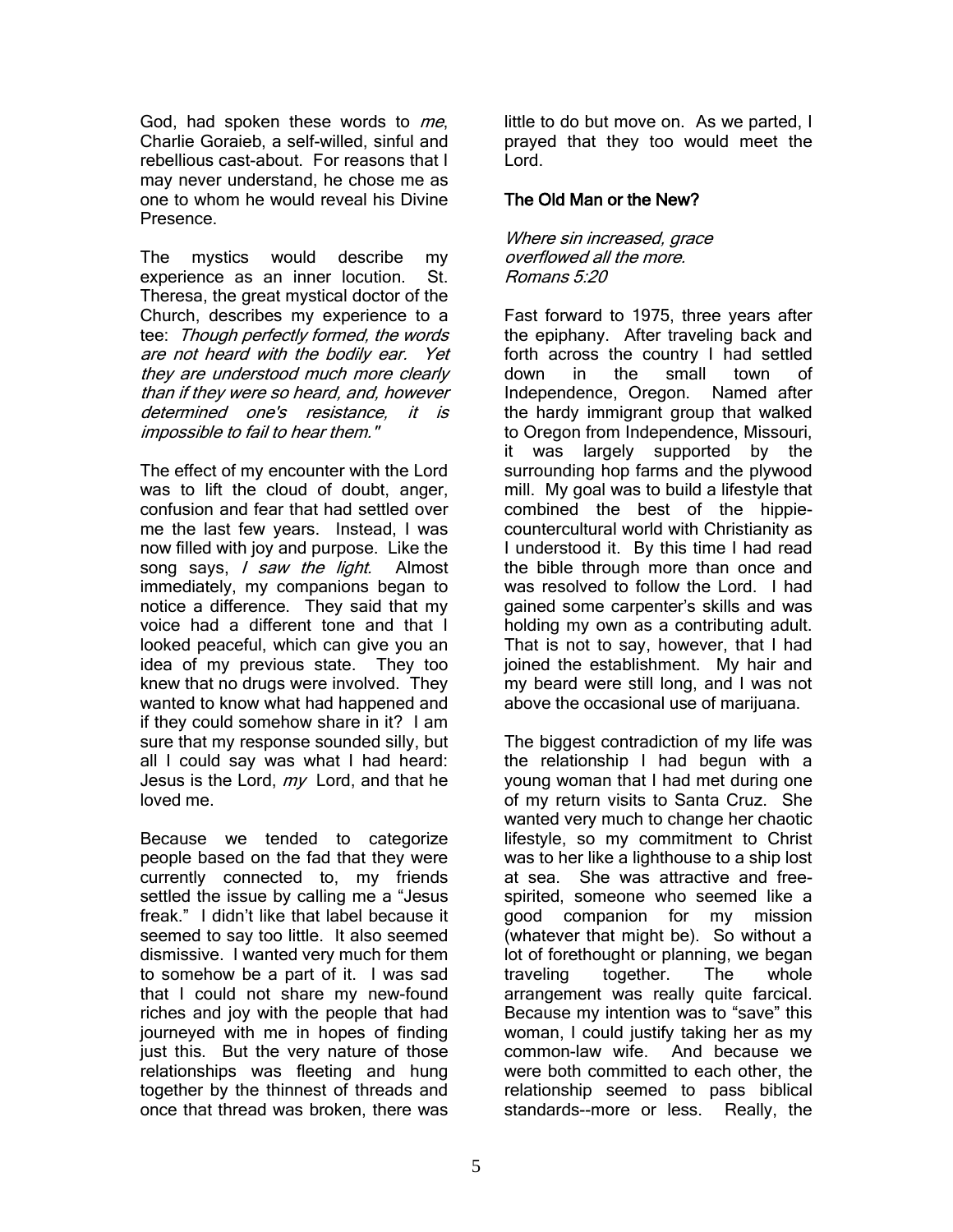only thing missing was the proverbial "piece of paper", and there seemed no need to fuss over that.

We had now been together for over two years and it was becoming increasingly difficult to quell my doubts about the legitimacy of our relationship. I was constantly plagued by the conviction that I needed to leave, but I could not act. To do so would be to admit that we had been living in sin for the past two years, a conclusion I had carefully sidestepped. The other alternative, equally disagreeable, was to declare that she really was my "wife", which meant that I couldn't leave her. I wanted to leave but did not know how to go about it, while she was equally determined to keep me there. I was living a daily conflict that made me miserable and our relationship increasingly stormy.

Perhaps the worst thing of all for me was the distance I was now experiencing from the Lord. The anger and resentment was like a wall growing between me and God. I still believed that God loved me, but I could no longer sense his presence in my life. It is what worried me the most. At first I had experienced almost constant consolations from the Lord, but that had ended. I continued to pray daily and read the Bible, which did alleviate the dryness somewhat, but I could sense the distance continuing to grow. The sweetness of the Lord had become True North, the guiding reality of my life; To lose that was to lose everything that mattered. Once again, I could only wait on him to untangle the mess I had created.

## The lifeboat

Some enterprising locals had started a co-op, which is the hippie version of benign capitalism. One day when I was working my shift, in walks a Catholic priest. I had been baptized Catholic and graduated from a Catholic High School,

but as soon as I got to college, my ties to the Church quickly dissolved. Like a lot of ex-Catholics, I was angry at the Church. For some in this situation, it is because a priest or nun either offended them or failed to serve them properly. In other cases their intellectual or spiritual journey took another direction. Another cause—perhaps the biggest—is the way that sin and rebellion fills the heart with guilt, and the church is a painful reminder of that.

When I saw the priest walk in, I sat up thinking, "Hmm, this should be interesting." Fr Pat Brady, who has since died, was a gentle, soft-spoken man. After a brief introduction, I quickly began to challenge him about the faults and errors of the Catholic Church. Even though I came on pretty strong, he calmly but firmly held his ground. When he realized that it was time for him to go, he invited me over to visit him and continue the conversation. I was looking forward to taking him up on his offer.

It is clear that he understood what most good priests know—the people who put up the biggest fight are usually fighting God, and the church is a just visible target for their conflict. At our second visit we resumed our vigorous debate, with me supplying most of the vigor. As I was leaving the church, when I could hear my own thoughts again, it dawned on me just how patient and humble Fr Brady had been with me. He wasn't trying to defeat or even convince me; he just wanted me to know how much he loved the Lord and the Church. I wondered where his strength came from.

About two miles from Independence is Monmouth, a small college town. Fr Brady was the chaplain for the Newman center at the college, and at 4:00pm he celebrated weekday Mass for the Students. The first time I attended, I slipped in the back door and sat at the back of the chapel, hoping to go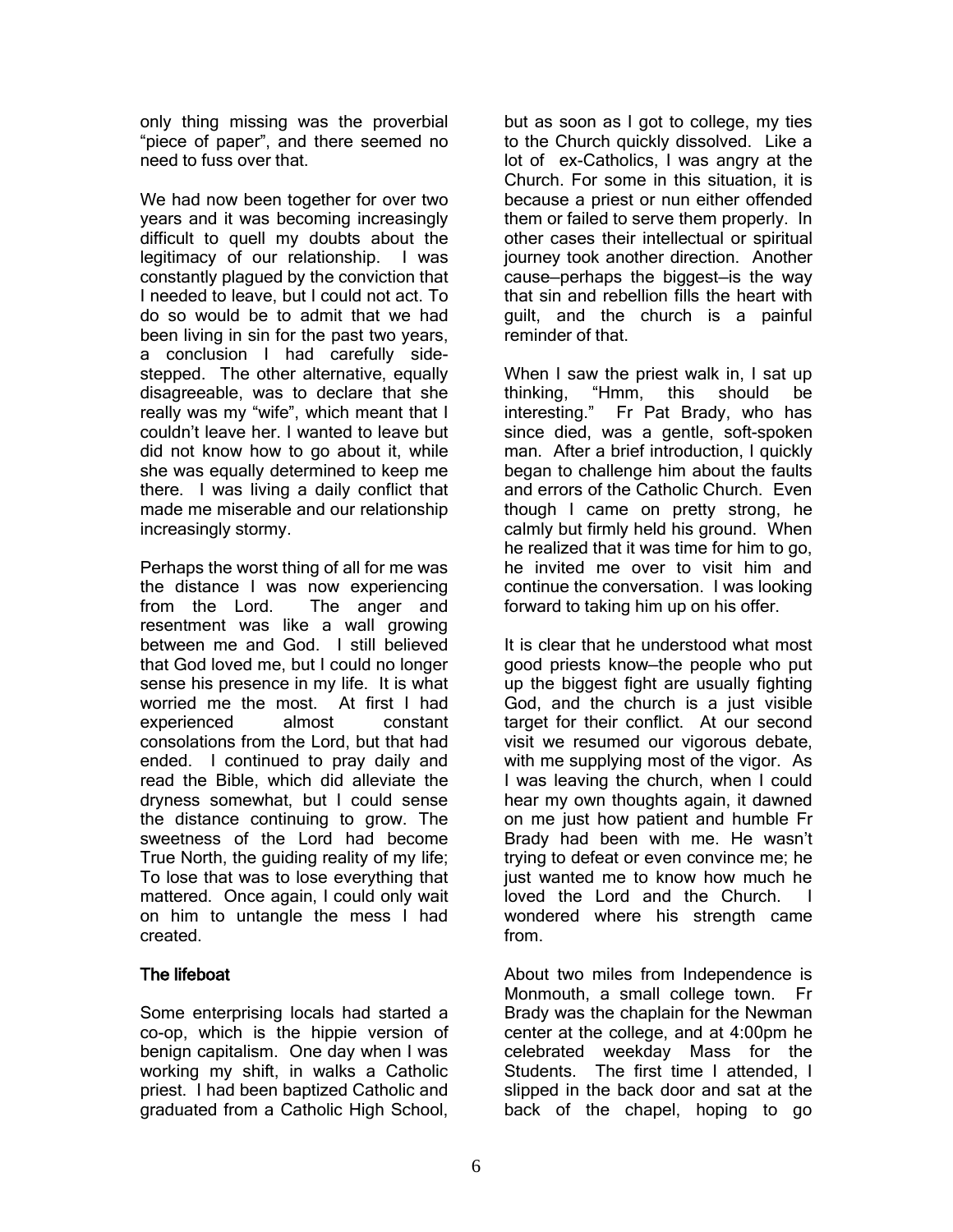unnoticed. No such luck. The students wanted to welcome me and make me feel at home, the last thing I wanted. "No thanks, I will just sit back here if you don't mind." It took a few days, but eventually I did move closer to the front. Of course none of this meant that I was returning to the Church.

After a few weeks of going to daily Mass I decided that I would attend the upcoming Easter Sunday Mass at the parish in Independence, also served by Fr. Pat. I went to the second-hand store and bought a dress jacket and pants--all for \$3--shined my boots and went to my first Sunday Mass in over eight years. The Church seemed so full of light and looked so beautiful. With my long hair and beard, I am sure I looked a sight among all of those hardworking Oregon Catholics, but somehow, I felt very much a part of them that morning.

I hesitated when it was time to receive Holy Communion. I had been taught enough catechism to know that I needed to first go to confession, but at that moment I felt compelled to receive the host. Perhaps I had become so good at rationalizing God's Word that this was an easy maneuver. But I also believe that the Holy Spirit wanted me to receive the Body and Blood of the Lord. No matter who was responsible for that decision, I went forward.

In the afternoon I joined some friends for Easter dinner and then, exhausted, went to bed early. When I awoke on Easter Monday, it was crystal clear to me that I needed to leave my conflicted and compromised life in Oregon. That meant leaving my carpentry business and my tools and the home my ladyfriend and I were buying. Most difficult of all, however would be leaving the relationship. I was not in love with her, but leaving her was a de facto admission that all this time I had been deceiving myself (It is no wonder that the spiritual fathers name pride as the father of all sin).

I am convinced that the resolve I needed to finally leave came from the Body and Blood of Jesus Christ the Lord that I had received the day before. I was filled with clarity and courage, both of which had eluded me for some time. This time there would be no more compromising or equivocating; I settled a few affairs and prepared myself to leave the next day. The good-bye was painful, but at last that chapter of my life was about to come to an end. I simply put my belongings in my backpack, picked up my guitar and headed for the Interstate.

When we willfully reject or defy God, one of the biggest obstacles to repentance is the fear that he will not take us back. Maybe it's because that is how we usually react when someone hurts us. The difference, of course is that God's love for us doesn't change when we sin—we're the ones who change. God remains God—all loving, all merciful and all forgiving. His only requirement is that we turn back to him, willing to repent of our sins. This is not easy to grasp in the middle of the struggle, but something in our hearts wants very much to believe it is true. Maybe that is why the parable of the Prodigal Son (Luke 15:11-32) is a perennial favorite Gospel passage. It is the story of amazing grace.

Standing on the side of Interstate 5 that day, I too wondered whether God would forgive my sins and if I could somehow recapture some of the blessed union I had experienced three years before. As the car pulled over for me, I cut off my thoughts and quickly jumped in the back seat. It surprised me to see the two women up front—the middle-aged driver and her mother. It was an odd scene--a classic hippie, who is down and out, picked up by two older, very straight women. After a few miles my curiosity finally got the better of me. As tactfully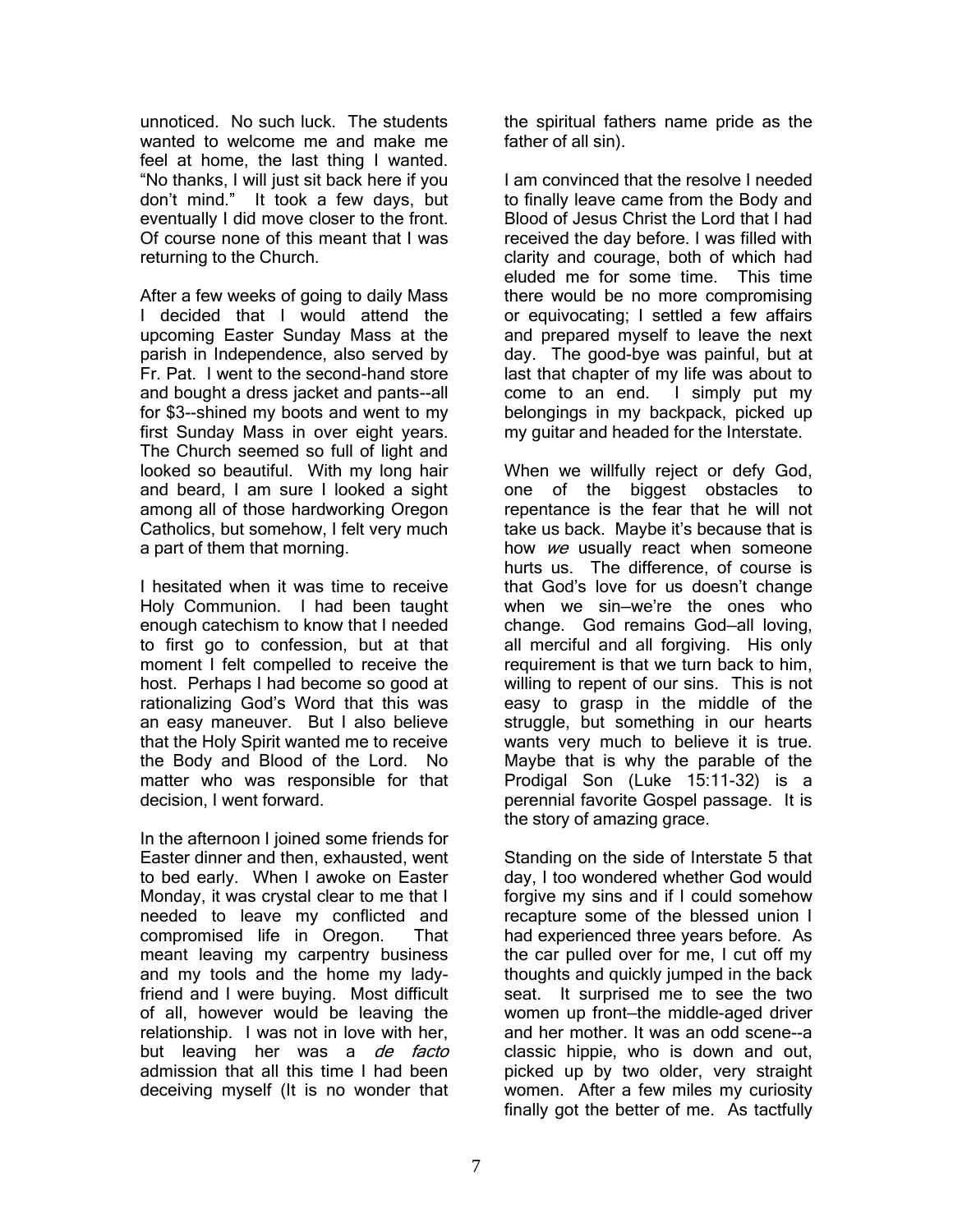as I could I asked what prompted them to stop for me. The older of the two women turned around and with a sweet smile answered, "You just looked like a good person." All I could do was look at her; it was as if an angel had spoken to me. Could this be true? If despite all I had done to offend God two total strangers could somehow see a ray of goodness in me, then perhaps all was not lost. Was the Father really waiting with arms open for my return? I smiled and settled back for a nice, long ride.

## "The Holy Spirit Will Come Upon You"

At Ephesus Paul found some disciples And asked them, "Did you receive the Holy Spirit when you believed?" (Acts 19:2)

The years that I was away from the Catholic Church, 1967-75, were also some of the most tumultuous times in recent Church history. The Second Vatican Council (1962-65) had inaugurated many needed changes, such as a renewal of the Liturgy, active involvement by the laity, and a vision for the role of the Church in the modern world. A long list of unintended negative effects also followed such as the emptying of the seminaries and convents, general confusion about what constituted sin and virtue, and foolish experiments with the formation of children that practically guaranteed their abandonment of the faith.

When I returned to Los Angeles from Oregon, I encountered one of the really good fruits of the post-concilliar church the Charismatic Renewal. Like Marriage Encounter, the Cursillo, Opus Dei, Comunione et Liberazione and other movements, it was a way for average Catholics to deepen their spirituality in the midst of their ordinary lives. Everyone now agrees that these movements, which gathered members so quickly and impacted them so

profoundly, were initiated by the Holy Spirit.

The origins of the Charismatic Renewal in the Catholic Church can be traced back to the beginnings of Pentecostalism in 1906. That year a small fundamentalist church in Los Angeles received a joyful surprise when the Holy Spirit descended upon all who were gathered. They began speaking in tongues, witnessing signs and wonders, prophesying and walking with a new intimacy and confidence in the Lord. Most Protestant groups, both fundamentalist and mainline, rejected their claims as unbiblical, but that did not deter the group from sharing their experience with all who would listen.

Since then, almost all of the mainline denominations like Lutherans, Presbyterians, Episcopalians and Methodists have seen a Pentecostaltype movement form within their churches. It would not redefine the basic theology of the denomination, but it found a place for itself. This happened too in the Catholic Church in 1967. That year a group of very committed young Catholics decided to make a retreat at Duquesne University. Their purpose was to ask the Lord to grant them the experience of the outpouring of the Holy Spirit, much like they had seen take place among their Protestant friends. Books like The Cross and the Switchblade by David Wilkerson and They Speak With Other Tongues by John Sherrill convinced them that this was not a fringe phenomenon, but something very much connected to the event of Pentecost as described in the book of the Acts of the Apostles. Since the Catholic Church is the historical continuation of the early church represented in the Bible, those young people were certain that the new Pentecostal movement rightfully belonged to Catholics as well.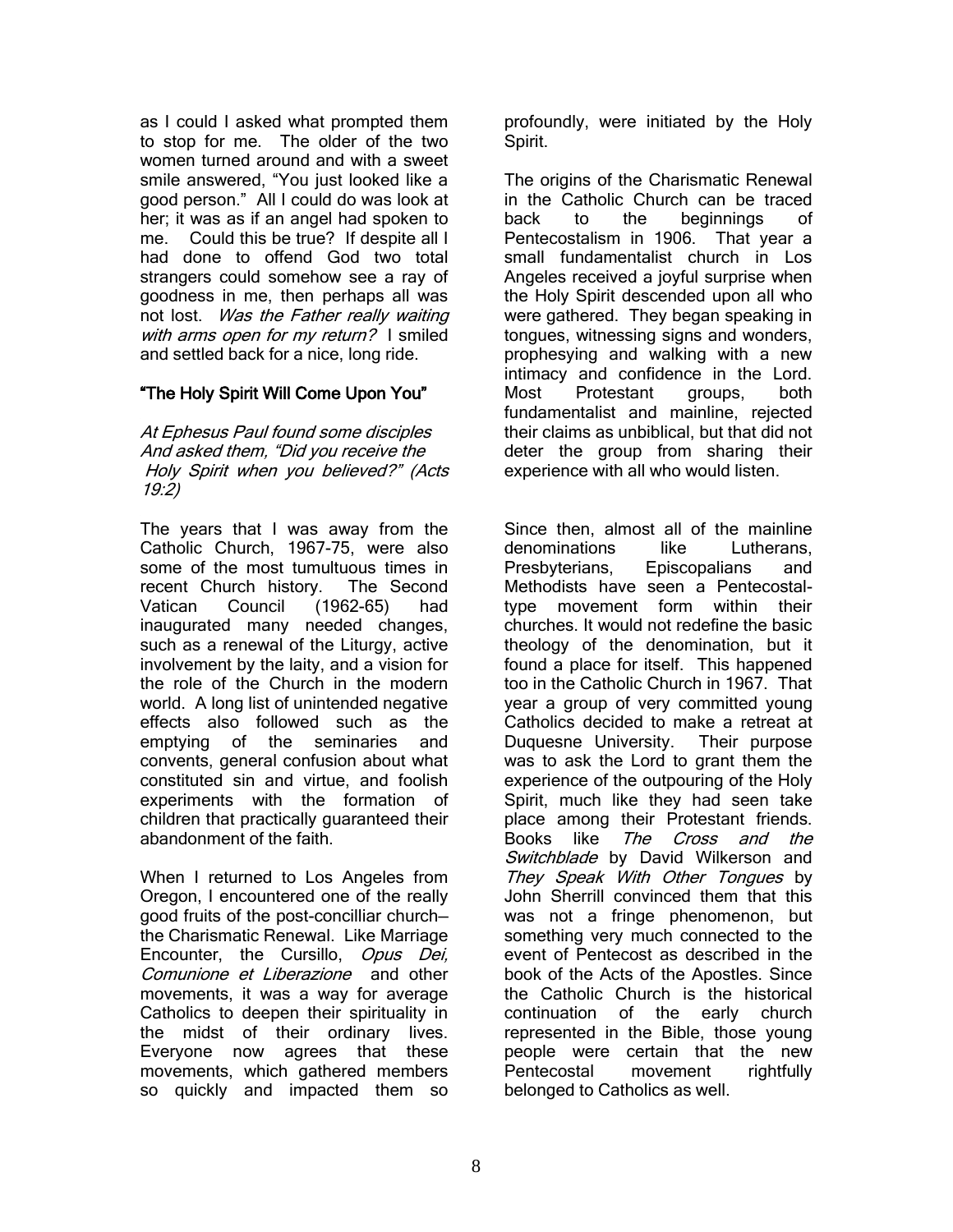Encouraged by all of this and confident in the reliability of the words of Luke: your Father in Heaven will give the Holy Spirit to those who ask (11:13), they went in faith, trusting that the Lord would not let them down. The results were spectacular. The Holy Spirit descended upon them, giving them the gift of tongues (the concept less prayer language described in many places in the New Testament) and the promptings of prophetic utterances. That retreat would change their lives and ultimately, mine as well.

Within months there were Catholic Charismatic prayer groups in parishes from coast to coast, and it soon became an international movement within the Church. Many who had been only lukewarm Catholics were now going to daily Mass, reading the Bible and other spiritual books, speaking in tongues and praying with each other for miracles, often with stunning success. Most Catholic theologians were initially quite wary of all this commotion, but that did not slow anyone down. Led by solid lay people, the movement continued to pick up momentum.

Like most things that have happened in my life since my initial encounter with Jesus Christ, discovering the Charismatic Renewal was another one of God's gifts. I had only been back in Los Angeles a few weeks when I heard about the Renewal. By then I had gone to confession and had became a daily communicant, but was now looking for a way to really serve the Lord. I did some background reading which got me really excited to find out for myself what this was all about.

I was directed to the Wednesday night prayer meeting at Loyola Marymount University in Westchester, a beach-area suburb of Los Angeles. The LA version of the Renewal began here four years earlier and the University had become the Southern California headquarters. It also hosted the largest weekly prayer meeting in the area, numbering in the hundreds. On my first visit, I misunderstood the starting time of the meeting and arrived one-half hour early. When I walked in, a group of about 60- 70 people (which was the core service team) was already immersed in prayer and song. They had their arms raised, their eyes closed and they were fervently shouting (all at once!), telling God how much they loved him. It was just as it had been described in the literature I had read, but it was still unlike anything I had ever seen before. What most caught my attention was the obvious joy on the faces of those people.

Tom, a bearded man about my age, came over to welcome me and continued to sit with me when the prayer meeting began. At the conclusion of the meeting, he invited me to a short presentation he was about to give for newcomers.

He told us how he had left law school when he experienced this outpouring of God in his life and was now working fulltime to help spread the movement. He also explained how we could all share in the Baptism of the Holy Spirit, which was the *sine qua non* of all that I had seen that evening. Unlike any Catholic I had ever encountered, Tom spoke with confidence and ease about the things of God. Without hesitation I signed up for the next initiation class (called Life in the Spirit Seminars) and looked forward to sharing more fully in the gifts of the Holy Spirit.

The core team that I accidentally stumbled into my first night eventually evolved into a covenant community. It was one of numerous communities that grew out of the renewal, first in the US and eventually in all 5 continents. What made them distinct from the rest of the movement was the deeper commitments the members made to the pursuit of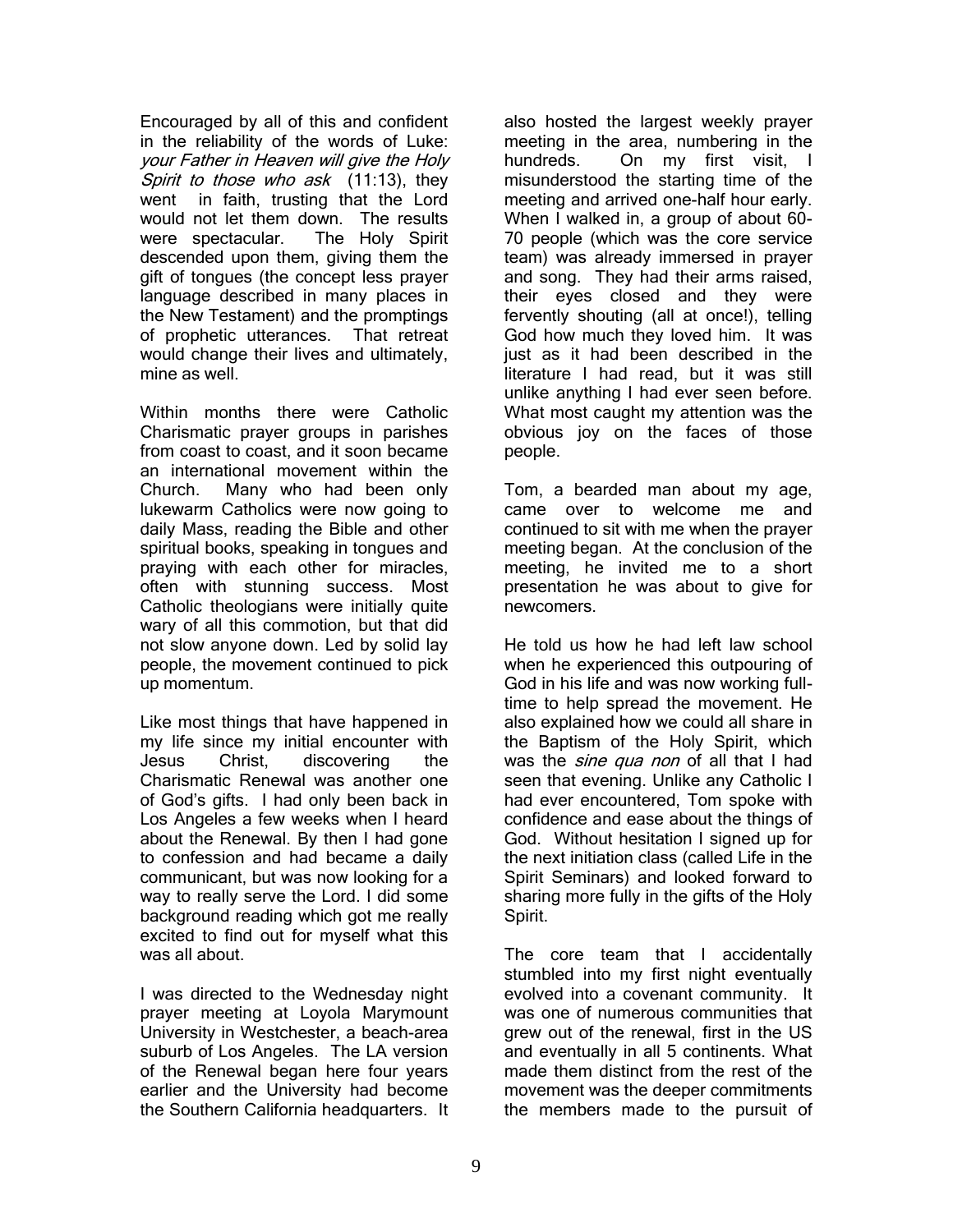virtue and to each other as brothers and sisters. In many ways they resembled religious orders with defined leadership and a rule of life. But because the communities were composed of married couples and singles, both men and women, there was far more variety in how these commitments were lived out than is normally true in the religious life. Some families lived alone, while others might have a few singles sharing in their household. There would be households for single men and others for the women, with different commitments depending on whether they were students or working. Most of the singles were planning on marrying while a few others felt called to live a life of celibacy for the sake of the kingdom. It was this last group that most attracted me. This new choice was a big departure from my earlier years, but I enjoyed the peace it gave me as well as the additional freedom to serve the Lord.

Over the next 11 years I lived in the most demanding of the men's households. We ate simply (forgoing meat and desserts throughout the week), slept on the floor and fasted twice weekly. We joined for prayer every morning, evening and before bedtime. And this was in addition to every one's personal prayer time. On Saturdays there were chores to be done and basketball games to play, but when the sun went down, it was time to inaugurate the Lord's Day with song and prayer and lots of sumptuous food and sweet wines. On Sundays after Mass, we studied Scripture, read and discussed books, sang songs, smoked cigars, napped and enjoyed each other's company. The pace was intense, but we all grew tremendously in our love for the Lord and in the knowledge of how to live as brothers.

Another feature of our life was evangelization. The community, known as *City of the Lord*, hosted open prayer meetings in the hopes of introducing new people to Christ and to our way of life. Our evangelization efforts took us out to the crowded city streets, malls, airports and county fairs. It was a little awkward trying to explain to people that we were not a cult or Protestant evangelicals, but Catholics sharing about our love of God and the Church. We weren't systematic or very well prepared, but our sincerity and convictions did get us into a lot of good conversations. Only God knows how, if at all, our efforts helped the people we met, but it was definitely having an impact on me.

# Say What?

#### For who has known the mind of God, or who has been his counselor? Romans 11:34

I can trace the beginnings of my serious interest in the priesthood to those evangelistic moments. Often times people we prayed with would talk about how much they had suffered and how they wanted to put that behind them and connect with God. Of course what they needed was to make a good confession that would lift so much of their burden, but it was not easy trying to explain this, much less getting them to see a priest. How wonderful, I thought to myself, if I could be the one to give them the gift of absolution.

I also became aware of how little I really knew of the Christian faith. Catholic theology is a vast body of wisdom, amassed over 20 centuries. I had read numerous books and listened to lots of talks, but I lacked a comprehensive understanding of how it all fit together. I wanted this not only for my own sake but also to be able to speak to others with authority and confidence that what I was saying was true. Here was another compelling reason for me to consider the priesthood.